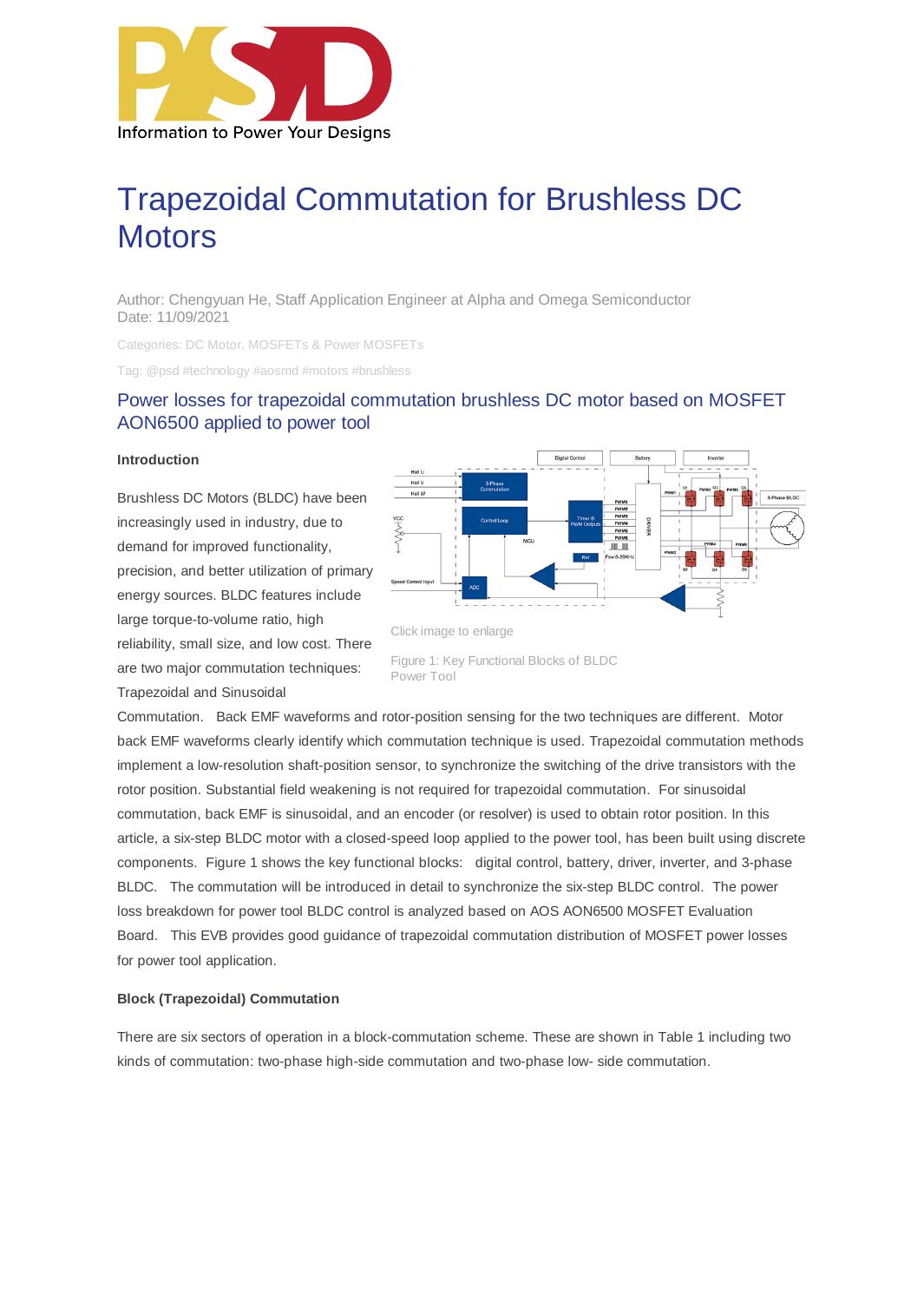| <b>Commutation Table</b> |                |                |                |         |
|--------------------------|----------------|----------------|----------------|---------|
| <b>SECTOR</b>            | <b>HS</b>      | LS             | Sync           | Hall    |
|                          | <b>MOSFET</b>  | <b>MOSFET</b>  | <b>MOSFET</b>  | Pattern |
|                          | Q1             | Q4             | Q2             | 101     |
| П                        | Q1             | Q <sub>6</sub> | Q2             | 100     |
| Ш                        | Q <sub>3</sub> | Q <sub>6</sub> | Q4             | 110     |
| <b>IV</b>                | Q <sub>3</sub> | Q <sub>2</sub> | Q <sub>4</sub> | 010     |
| $\overline{\mathbf{v}}$  | Q <sub>5</sub> | Q2             | Q <sub>6</sub> | 011     |
| $\overline{\mathsf{M}}$  | Q <sub>5</sub> | Q <sub>4</sub> | Q <sub>6</sub> | 001     |

Click image to enlarge

*Table 1: Six Sectors of Operation in a Block-Commutation Scheme*

Figure 2 shows the commutation from Phase CB to Phase AB. During the commutation from phase CB to phase AB, Q5 remains off, after being on for 120 degrees. After Q5 is off, current flows back through the body diode (during the dead time) and Q6 until the energy stored in the Phase C winding disappears. Since the cathode of the Q6 body diode is connected to GND, its anode voltage decreases to the GND voltage, while the freewheel current continues flowing. Next, the voltage at the Phase C terminal equals the back-EMF voltage. Phase A (Q1 and Q2) will keep complementary switching, and Q4 is always on during the following step sector.



Click image to enlarge

*Figure 2: Commutation from Phase CB to Phase AB* 

Figure 3 shows the commutation from phase AB to Phase AC. During the commutation from phase AB to phase AC, Q4 remains off after being on for 120 degrees. After Q4 is switched off, current flows back through the Q3 body diode until the energy stored in the Phase B winding disappears. Since the cathode of the Q3 body diode is connected to Vin, its anode voltage decreases to the Vin voltage while the freewheel current continues flowing. Next, the voltage at the Phase B terminal becomes equal to the back-EMF voltage. Phase A Q1 and Q2 will keep complementary switching, and Q6 is always on during the following step sector.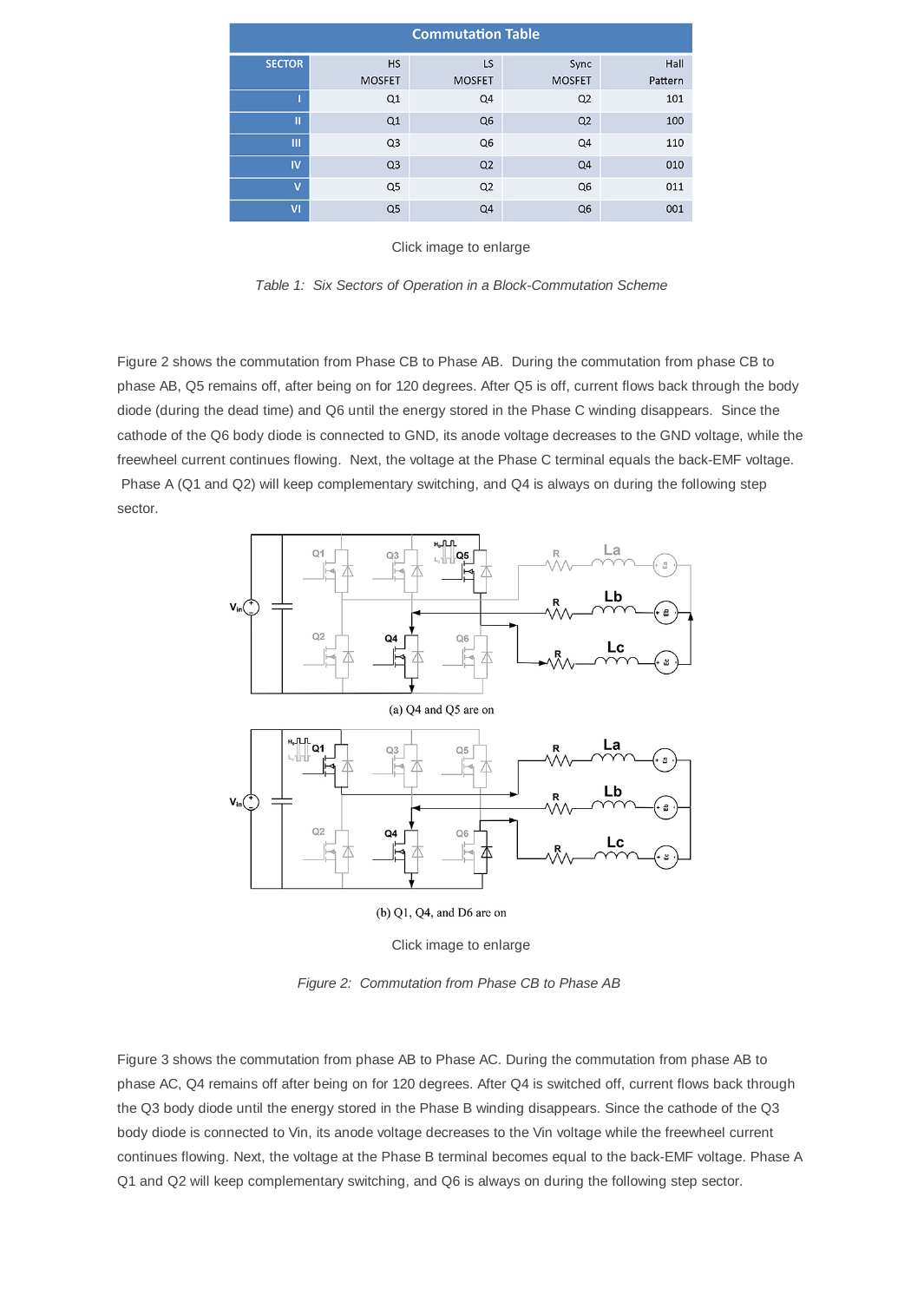

Click image to enlarge



The BLDC system control board and testing setup are shown in Figure 4. Figure 5 shows the MOSFET AON6500 switching waveform. MOSFET switching frequency is 20 kHz. The motor has two pairs of poles, which means the electrical speed is twice the mechanical speed. The following power loss dissipation is based on the motor speed of 5110 rpm, and 0.32 duty-cycle ratio.





*Figure 4: BLDC System Control Board and Testing Setup*



Click image to enlarge

*Figure 5: MOSFET AON6500 Switching WaveformSee Figure 5*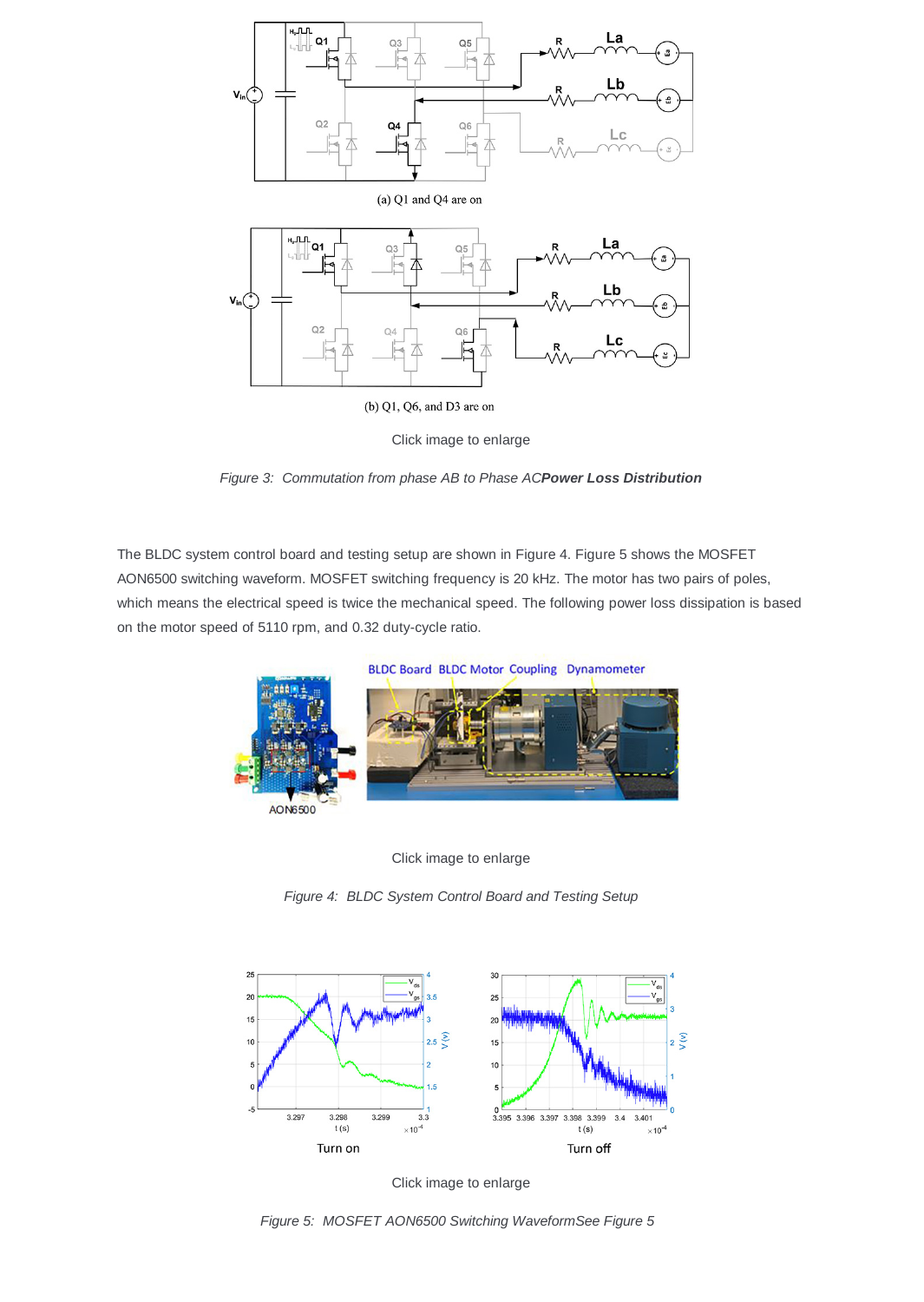Figure 6 shows the MOSFET AON6500 power dissipation used for power tool BLDC. The turn-off loss is 56.31% of total power loss, which is the first maximum power dissipation. The turn-on power loss is 27.56% of total power loss, which is the second maximum power dissipation. The third biggest dissipation is conduction loss, at 12.94%. The low-side turn-on and turn-off losses can be neglected because the MOSFET switches at nearly zero voltage. For complementary switching control in one phase, the high-side MOSFET and low-side MOSFET keep complementary switching. In another phase, the low-side MOSFET is turned on; and in the remaining phase, both the high-side and low-side MOSFETs are turned off. From the above description, the low-side MOSFET conduction loss should take the maximum power dissipation. As shown in Figure 4, the lowside MOSFET takes 84.8% of the total low-side MOSFET power dissipation.



Power dissipation for one-phase high-side MOSFET AON6500











*Figure 6: MOSFET AON6500 Power Dissipation used for Power Tool BLDC*